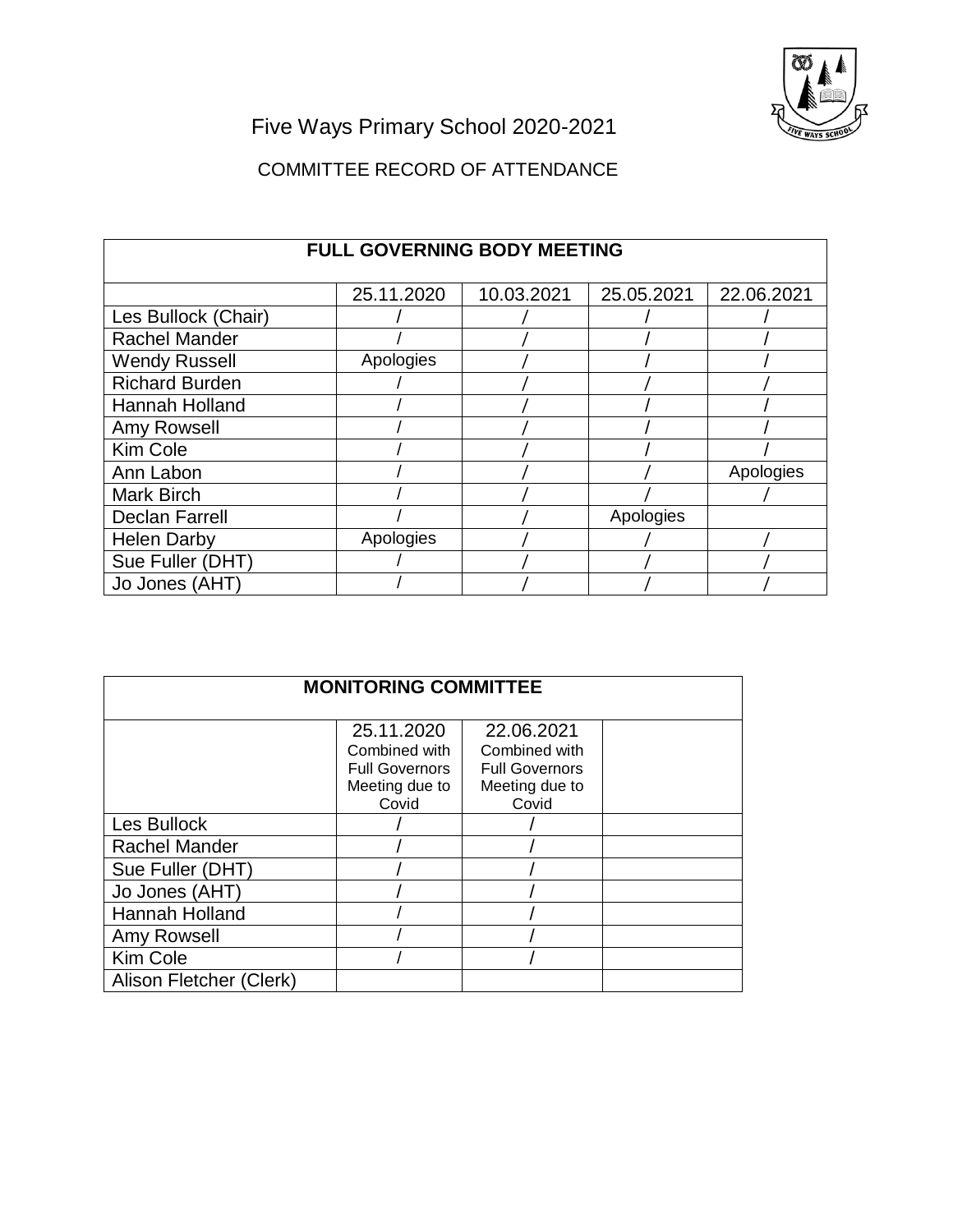| <b>FINANCE COMMITTEE</b>      |            |            |            |            |
|-------------------------------|------------|------------|------------|------------|
|                               | 09.12.2020 | 09.02.2021 | 18.05.2021 | 15.06.2021 |
| Les Bullock                   |            |            |            |            |
| <b>Richard Burden (Chair)</b> |            |            |            | Apologies  |
| <b>Rachel Mander</b>          |            |            |            |            |
| <b>Wendy Russell</b>          | Apologies  |            |            |            |
| Hannah Holland                |            |            | Apologies  |            |
| Kim Cole                      |            |            |            |            |
| Sue Fuller (DHT)              |            |            |            |            |
| Jo Jones (AHT)                |            | Apologies  |            | Apologies  |
| Alison Fletcher (Clerk)       |            |            |            |            |

| <b>CURRICULUM, PERSONAL DEVELOPMENT AND WELL-BEING</b><br><b>COMMITTEE</b> |                                                                                 |            |  |  |
|----------------------------------------------------------------------------|---------------------------------------------------------------------------------|------------|--|--|
|                                                                            | 25.11.2020<br>Combined with<br><b>Full Governors</b><br>Meeting due to<br>Covid | 27.04.2021 |  |  |
| Les Bullock                                                                |                                                                                 |            |  |  |
| Rachel Mander                                                              |                                                                                 |            |  |  |
| Mark Birch                                                                 |                                                                                 |            |  |  |
| Ann Labon (Chair)                                                          |                                                                                 |            |  |  |
| <b>Richard Burden</b>                                                      |                                                                                 | Apologies  |  |  |
| Hannah Holland                                                             |                                                                                 |            |  |  |
| Amy Rowsell                                                                |                                                                                 |            |  |  |
| <b>Helen Darby</b>                                                         | Apologies                                                                       |            |  |  |
| Sue Fuller (DHT)                                                           |                                                                                 |            |  |  |
| Jo Jones (AHT)                                                             |                                                                                 |            |  |  |
| Alison Fletcher (Clerk)                                                    |                                                                                 |            |  |  |